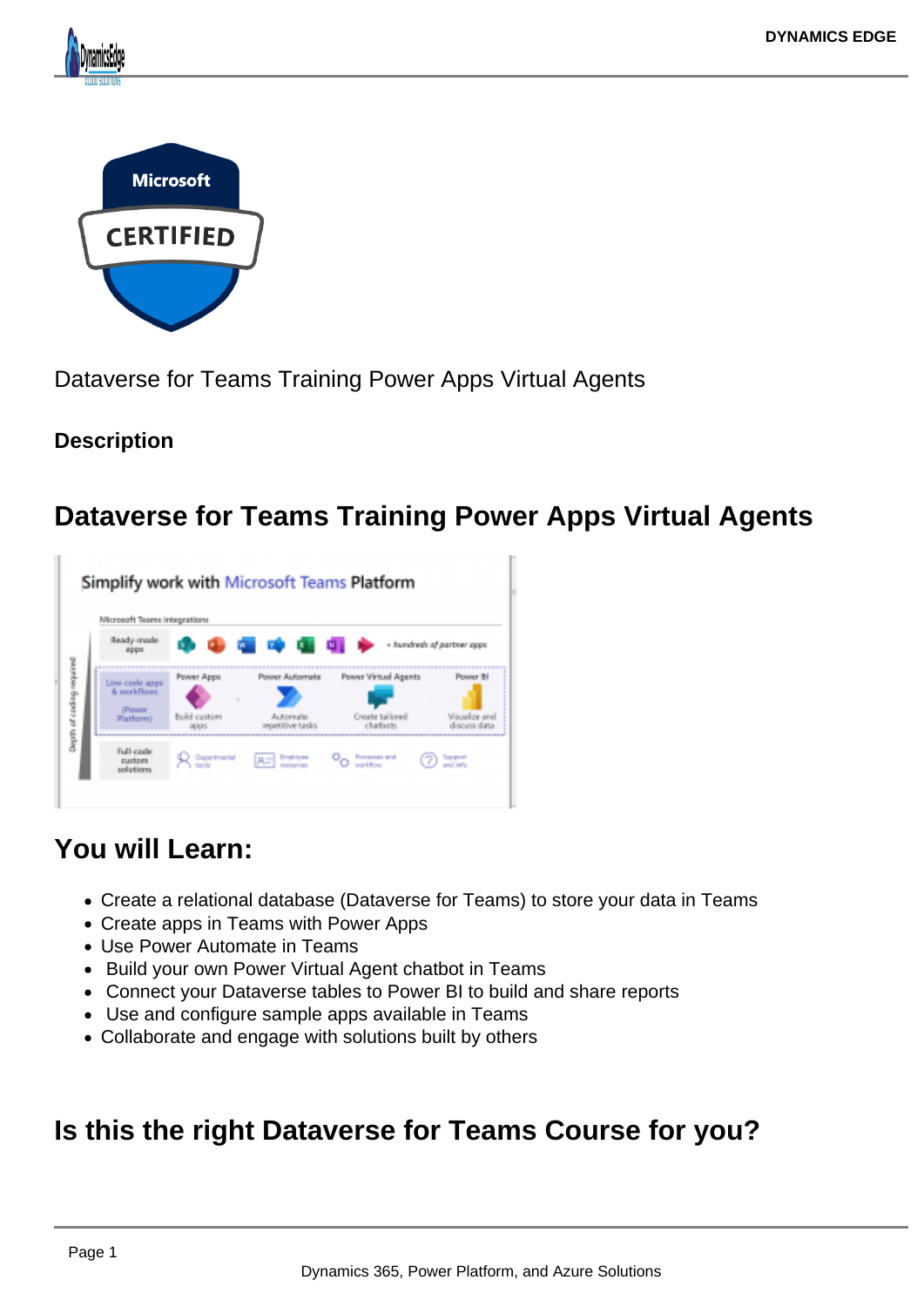

- Beginners, with no prior experience of app building or working with Power Platform
- Some familiarity with Microsoft Teams is assumed

## **Course Outline -Dataverse for Teams**

#### **Module 1: Power Apps for Teams**

Power Apps for Teams: You will build an app for Microsoft Teams that allows employees to request equipment for their home-office set up. Power Apps is a low-code/no-code tool used to build your own custom business applications using drag and drop functionality.

Lab: Power Apps for Teams

#### **Module 2: Power Automate for Teams**

Power Automate app for Microsoft Teams, to automate approvals and notifications. Power Automate enables users to make their workday easier by automating routine tasks and processes, with trigger and action style flows.

Lab: Power Automate for Teams

#### **Module 3: Power Virtual Agents for Teams**

Power Virtual Agents app to Microsoft Teams, and creating a chatbot for the employees of to gett information about frequently asked questions for home office setup

Use the bot to request home office assets. The chatbot will be able to submit an asset request on behalf of the user, and you will see the request in the same Dataverse for Teams table.

Lab: Power Virtual Agents for Teams

## **Module 04: Power BI for Teams**

Connect Power BI to to your Microsoft Dataverse tables, to build a report about the home office set up request

Build Power BI dashboards to get insights from your data by building interactive reports and dashboards

Lab: Power BI for Teams